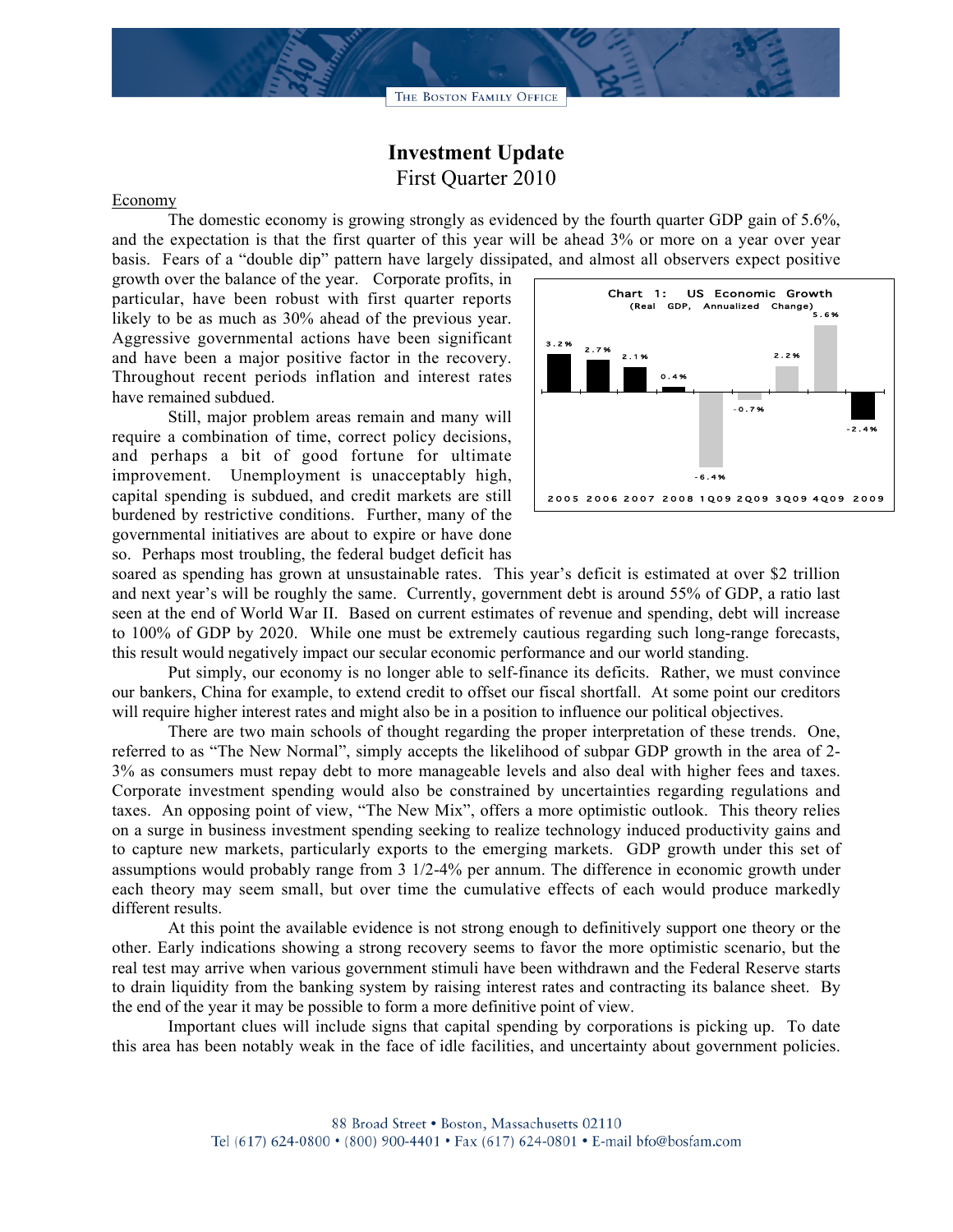THE BOSTON FAMILY OFFICE

The case for "The New Mix" theory would be bolstered, if corporate managements began to display more of Lord Keynes' "animal spirits".

## Equity Markets

Despite a modest stock market decline in January, equity prices continue to gain as confidence grows in the strength and durability of the recovery. Stocks have been helped by the fact that the



competitive appeal of more conservative fixed income securities has been minimal, as money market and shortterm rates remain at historic lows. Further, stock valuations are modest at around 15 times forward earnings versus historical multiples of 18 times.

There are several areas that deserve our attention. The emerging markets were relatively unaffected by the recent recession, and the growth outlook for these markets still compares favorably to the more developed markets. The emerging markets have been and will continue to be the engine

that drives world economic growth at a rate of 4% or more in 2011. We think some of the best investment opportunities lie in these overseas areas. This can be accomplished by direct investment or by owning shares of large multinational firms. A second area for emphasis is in what can be termed the economic infrastructure. This includes roadways, bridges and various facilities benefitting from governmental stimuli initiatives. Industries expected to benefit include technology, energy and materials. Finally, risk control must remain a major portfolio objective. Asset allocations, arguably the most important portfolio decision, should include as broad a range as possible consistent with individual client needs and objectives. Proper diversification also requires periodic rebalancing.

The market outlook for stocks is favorable in our view based on conservative valuations, a positive interest and inflation rate forecast, and strong prospective earnings growth. Volatility can be expected, however, in light of uncertain governmental policies and the outcome of the secular growth debate regarding our economy. We still believe that common stock ownership is one of the best ways to outperform inflation over the long term.

## Fixed Income Markets

The huge federal budget deficit is a major consideration along with similar fiscal problems for many of our trading partners. Higher taxes and inflation seem to be an historical inevitability given this condition. Yet the current circumstances of excess capacity and high unemployment are holding inflation in check. This constraint is expected to continue for at least another year or